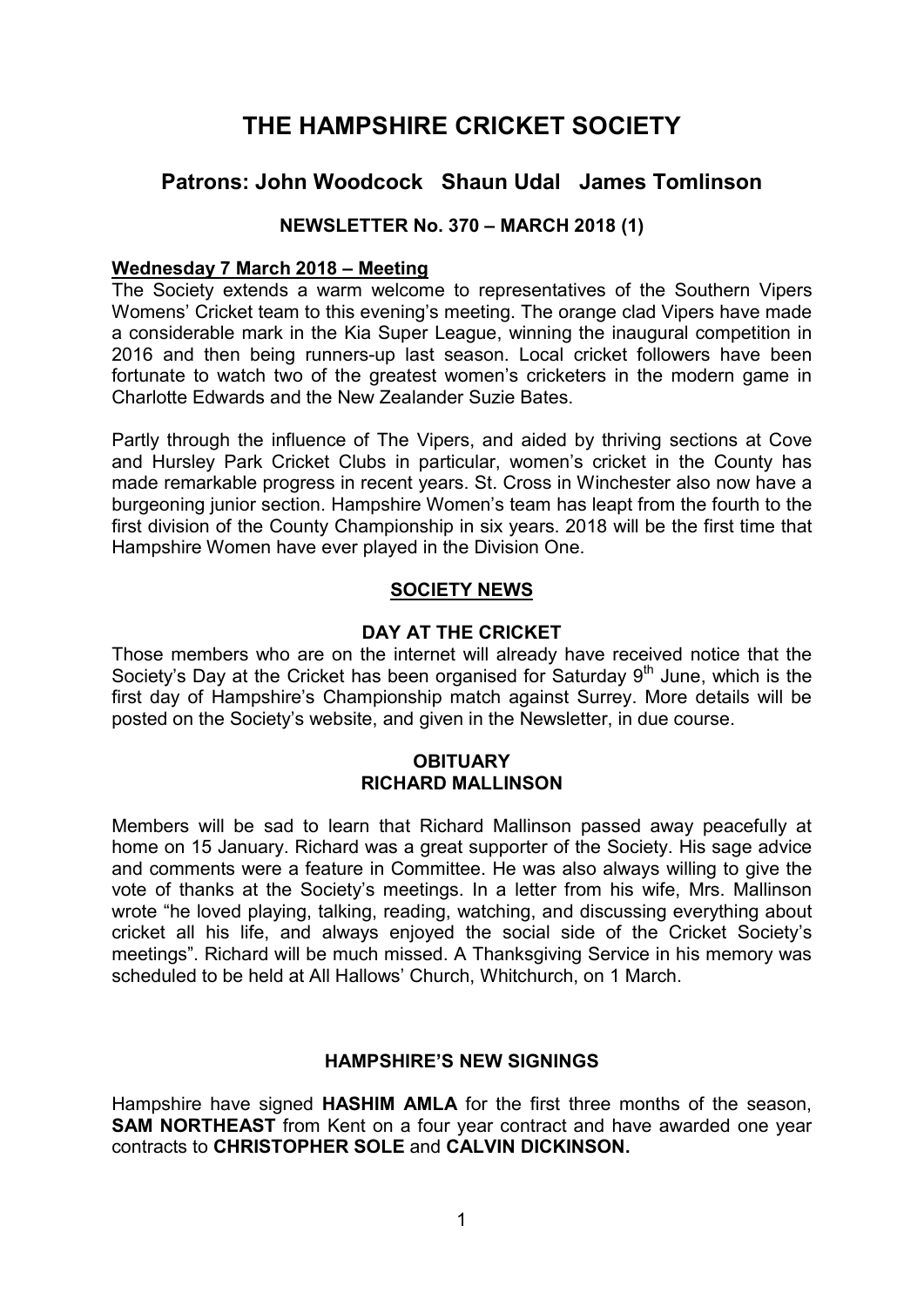HASHIM AMLA. The signing of one of the world's foremost batsmen for a decade, was announced just as this Newsletter was being finalised. He replaces George Bailey as Hampshire's overseas signing. Aged 34, and right-handed, his calmness and serenity at the crease are a byword. He is equally adept in all of the game's formats; he will be available for the early Championship matches, and the Royal London Cup, but is scheduled to return home before the t20 matches commence. Hampshire will be his fifth County. He has previously played for Essex (2009), Nottingham (2010), Surrey (2013) and Derbyshire (2015).

Those who saw it will never forget his 150 in the ODI for South Africa against England at the Ageas Bowl in 2012. He started sketchily and never really hit his straps until he reached 70. Thereafter, he batted commandingly, unfurling a range of strokes that were both orthodox and inventive. That innings remains his highest ODI score. In the same year, he made 311 not out in the Oval test, which was the first triple century in test cricket for South Africa, and remains a record for his country. His performances in his last few tests may indicate that his career at the top level is nearing the end, but he still remains a formidable opponent. Coupled with the signing of Sam Northeast, Hampshire's batting has been strengthened immeasurably. If he is able to help Rilee Rossouw to produce his best, then the batting will be a sight to relish this summer.

At the time of writing, he has scored 16716 runs (avge, 50.04), including 50 centuries. Over half of those runs (8786 -avge. 49.08), and his tally of centuries (28) have been made in his 113 test matches. He has also made 29 hundreds (26 in ODIs).

SAM NORTHEAST has been one of the most consistent batsmen in Division 2 of the Championship in the last three seasons, scoring a total of 3623 runs at an average of 56.50 and reaching the 1000 run landmark on each occasion. Hampshire supporters will be very much aware that success in Division 2 does not necessarily follow in Division One, but his signature was much sought after. Eight counties were reputed to be interested. He is therefore highly regarded in the game. Moreover, he has a good record at the Ageas Bowl having scored two centuries there: 140 when opening the batting in 2012 (when he and Roy Key put on 252 for the first wicket) and 128 (batting at five) in 2014. It is assumed he will bat at four or five in the order, where he has generally appeared for Kent in the last three seasons.

SAM ALEXANDER NORTHEAST (pronounced Northest) was born in Ashford on 16 October 1989. A right hand batsman, he was educated at Harrow and made his debut as a 17-year-old for Kent in 2007. He received his county cap in 2012 and was captain of the county in 2016 and 2017. His best season to date was in the former year when he scored 1402 runs at the princely average of 82.47. He also made his highest score in that year: 191 against Derbyshire at Canterbury. His record would indicate that he is an adaptable performer, able to suit his game according to the needs of the team. He has scored centuries in all three formats. In first-class cricket he has registered 8528 runs (avge, 39.66), including 19 centuries and held 69 catches.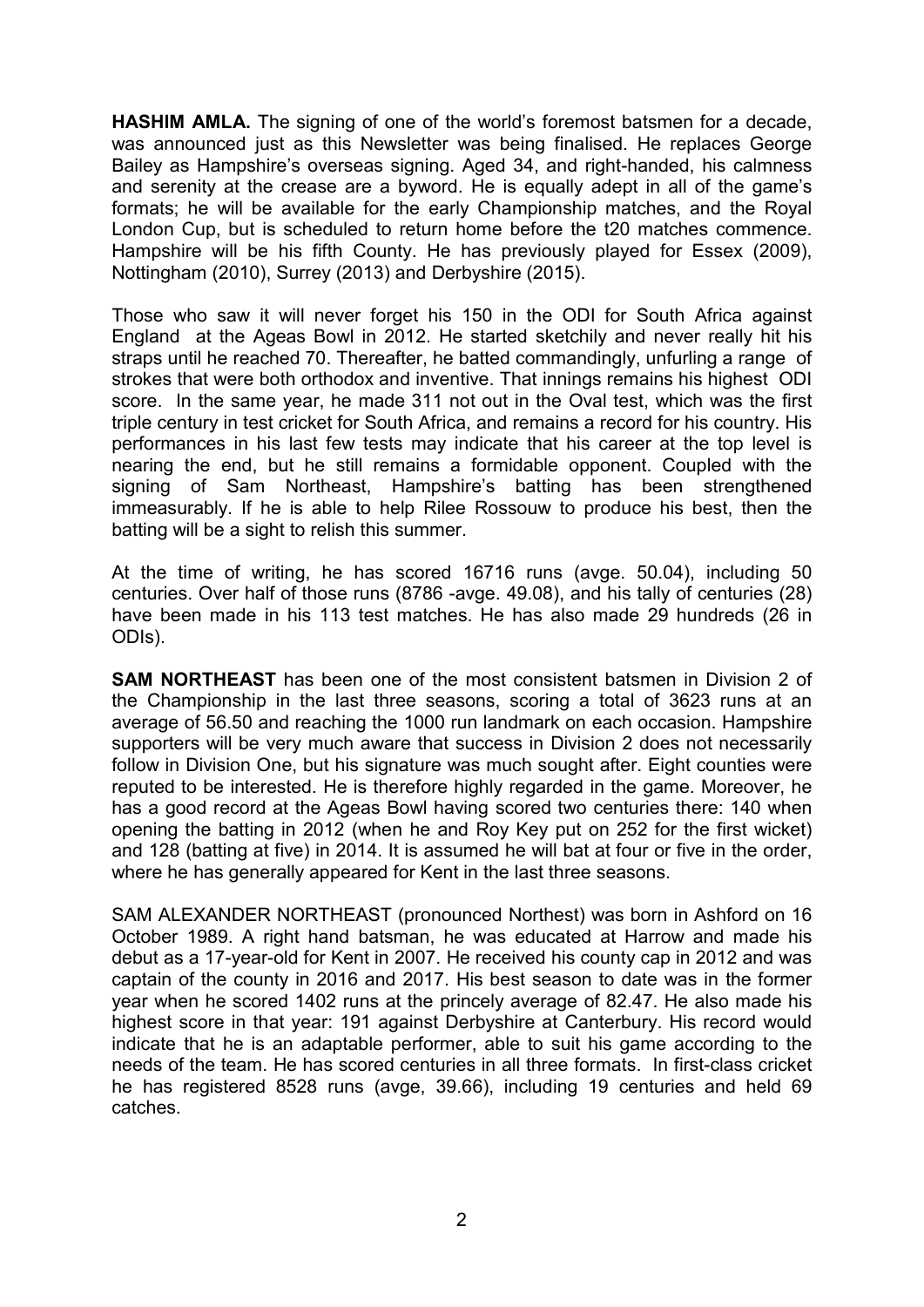CHRISTOPHER BRADLEY SOLE is a tall right-arm fast-medium bowler. Born in Edinburgh on 24 February 1994, he was educated at Merchistan Castle School. He is a member of a famous sporting family. His father, David, won 44 rugby union caps for Scotland, captaining the side on 25 occasions. A prop forward, who would be on any short list for the greatest ever Scotland XV, he led his country to the Grand Slam in 1990. He also represented the British Lions in Australia.

Cricket is also in the family genes. His uncle, Christopher Trembath played four matches for Gloucestershire from 1982-84, and his brother, Tom, made his debut in a List A match for Northamptonshire in 2017.

He made his debut for Scotland in 2016 and has since played in all three formats for them. This winter, he has played for Scotland in Papua New Guinea and Dubai.

He first played for Hampshire on their pre season tour of the West Indies in 2017, and made his  $2^{nd}$  XI debut in 2017. He was being considered for a place in the county's white ball squad last season before injuring his hand. On his return to the field of play in the latter part of the season, he performed impressively with both bat and ball. A number of observers commented that he bowled with genuine pace.

## HAMPSHIRE PLAYERS BORN IN SCOTLAND

If Chris Sole plays for Hampshire in 2018, he will be the sixth Scot to do so and the first in 81 years. The two most famous of his predecessors were EM Sprot, who still holds the record for Hampshire's fastest century and also captained the County between 1903-1914, and Alec Kennedy, one of the club's "immortals".

The other three made rare appearances: FG Willoughby (8 matches in 1885), (Sir) AG Hotham (1 match in 1901), and GL Jones (9 matches in 1937). Jones was born in Lockerbie; the other four men first saw the light of day in Edinburgh.

It should be mentioned that Brad Wheal has also played for Scotland in List A and t20 matches. Though born in South Africa, he has qualified by virtue of his Scots mother.

The polymath HV Hesketh Prichard (born in India) attended Fettes School in Edinburgh.

CALVIN MILES DICKINSON will be more familiar to Hampshire supporters. A righthand batsman, he made his mark last year by scoring 99 on his Hampshire debut against South Africa A, before becoming a regular in the latter stages of the County's t20 campaign, when he kept wicket, after Lewis McManus' injury. He was well suited to the format; his fearless and aggressive strokemaking invariably enabled the County to get off to a quick start. He was especially dominant at Canterbury when he stormed to 51 off only 24 balls as Hampshire successfully chased 168 to gain a notable six wicket victory.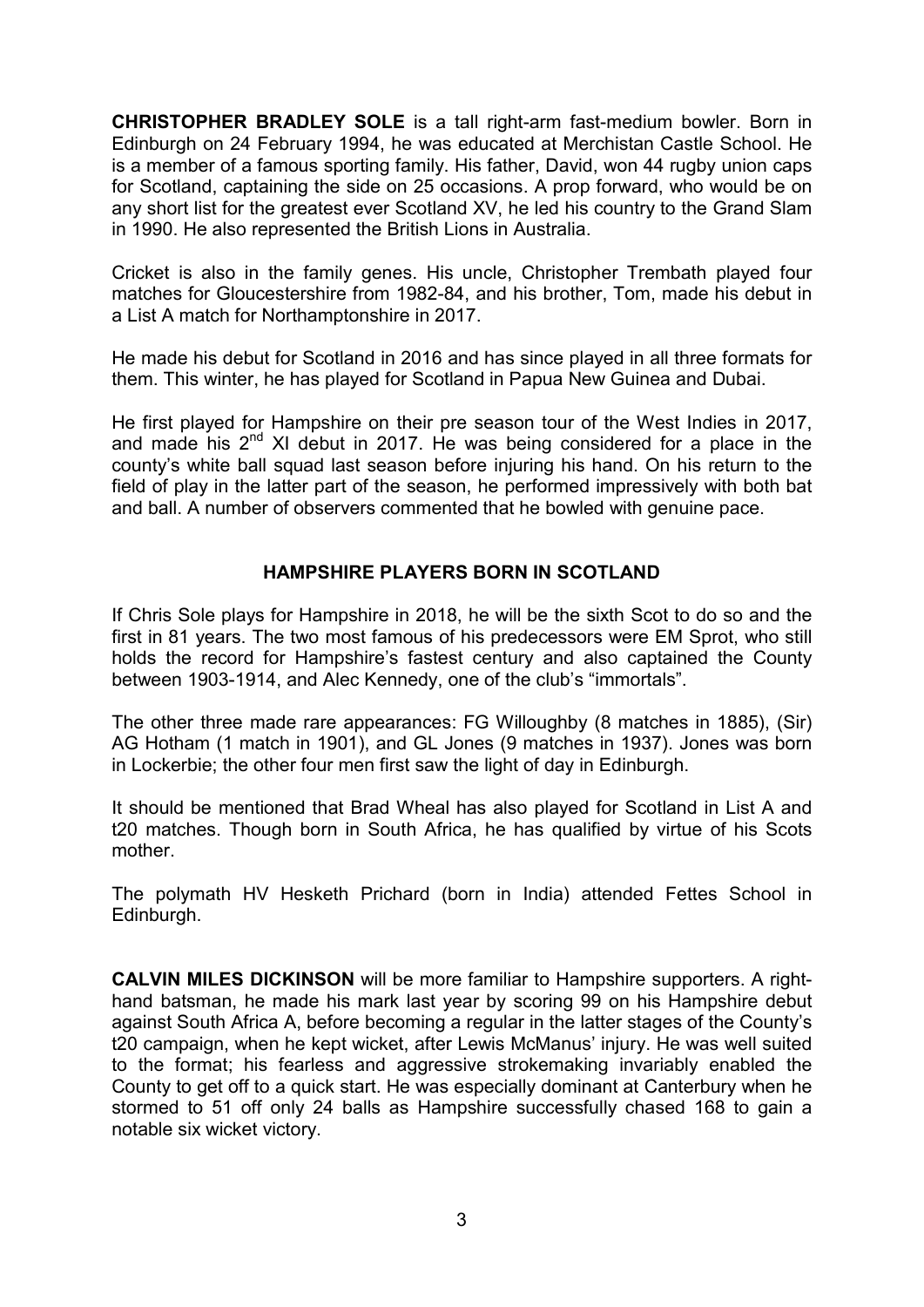He was born in Durban on 3 November 1996, but his parents moved to England when he was a schoolboy. He went to St.Edward's School, Oxford, where he demonstrated he was a fine all-round sportsman, playing rugby and hockey with equal facility. He appeared for Worcestershire  $2<sup>nd</sup>$  XI in 2015 and first came to Hampshire's attention in the following year when he hit 97 for Essex  $2^{nd}$  XI against the County's second team at Coggeshall. Earlier in 2016, he had made his debut in first-class cricket for Oxford MCCU, whilst at Oxford Brookes University.

He played for the County in all their six matches in the recent 50-over tournament in the West Indies, but his performances were low key. The wicket-keeping duties were shared between McManus and, towards the end, Tom Alsop.

He plays his club cricket for Lymington in the Southern Premier League.

# FAREWELL TO GEORGE BAILEY

George Bailey, last year's overseas player, will not be returning to Hampshire to fulfil the second year of his contract because, according to reports, concerns about a back injury, and his wife expecting their second child. He was a man who provoked mixed reactions from Hampshire supporters. He headed the club's first-class averages in 2017, and scored two outstanding centuries: 127 against Lancashire at Old Trafford, who had Jimmy Anderson in the side, and 161 on a flat wicket at The Oval. He always scored his runs quickly, and often proved to be an imaginative captain. However, he never made the volume of runs expected of an overseas signing. He often flattered to deceive, frequently losing his wicket to injudicious shots. His final match against Warwickshire at Edgbaston saw him at his best, and his worst. He made 55 out of 116 in the first innings, when the only other man to reach double figures was Sean Ervine (16). In the second, when Hampshire were looking to bat out the day to secure their Division One status he was dismissed leg before, reverse sweeping, to the second ball he received.

#### HAMPSHIRE IN DIVISION ONE

Since the introduction of a two Divisional County Championship in 2000, Hampshire have spent twelve seasons in Division One: 2000, 2002, 2005-2011, 2015-2017. In the context of the County's history, it represents a success, especially between 2005  $-$  2008, when Hampshire finished  $2^{nd}$ ,  $3^{rd}$  (twice), and  $5^{th}$ . And yet, for much of the time since the latter year, it has been an annual battle against relegation.

What are the reasons? Far too often, it has been the batting that has struggled to come to terms with life in the division. Only six batsmen have scored 1000 runs in those 12 seasons: Michael Carberry (4), Jimmy Adams (3), John Crawley (2) and Michael Brown, Neil McKenzie and Sean Ervine (one each). Only Carberry and Ervine have reached the landmark from 2015 onwards. The complete list in order of aggregate is scheduled overleaf:-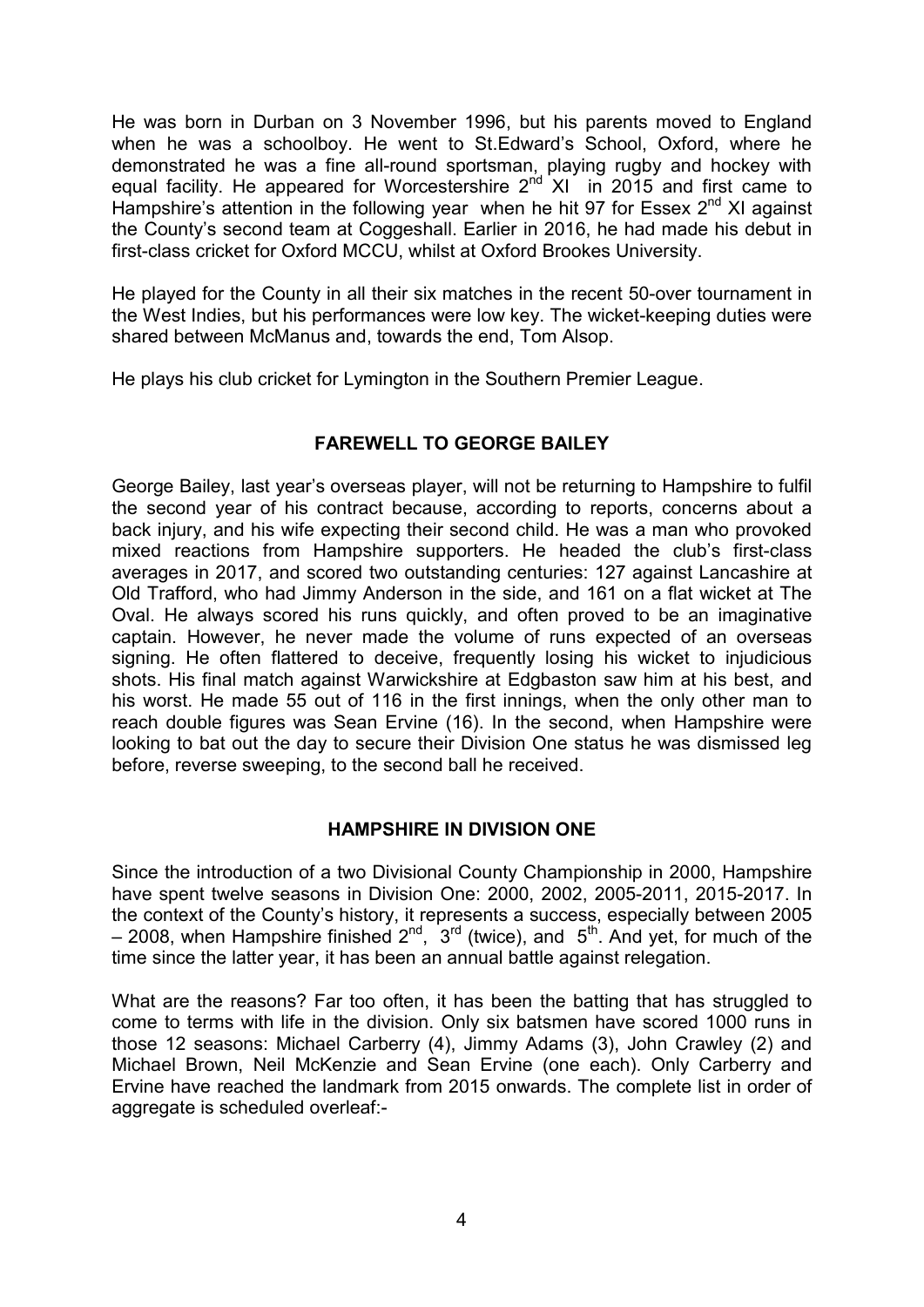| <b>Runs</b>                                                                                | <b>Batsman</b>     |            |           |             |           | Year       |                |    |  |  |
|--------------------------------------------------------------------------------------------|--------------------|------------|-----------|-------------|-----------|------------|----------------|----|--|--|
| 1737                                                                                       | <b>JP Crawley</b>  |            |           |             | 2006      |            |                |    |  |  |
| 1351                                                                                       | <b>JHK Adams</b>   |            |           |             | 2010      |            |                |    |  |  |
| 1280                                                                                       | <b>JHK Adams</b>   |            |           |             | 2009      |            |                |    |  |  |
| 1274                                                                                       | <b>JP Crawley</b>  |            |           |             | 2005      |            |                |    |  |  |
| 1251                                                                                       | <b>MA Carberry</b> |            |           |             |           | 2009       |                |    |  |  |
| 1221                                                                                       | <b>MA Carberry</b> |            |           |             |           | 2010       |                |    |  |  |
| 1162                                                                                       | <b>JHK Adams</b>   |            |           |             |           | 2006       |                |    |  |  |
| 1129                                                                                       | <b>MA Carberry</b> |            |           |             |           | 2015       |                |    |  |  |
| 1120                                                                                       | <b>ND McKenzie</b> |            |           |             | 2011      |            |                |    |  |  |
| 1078                                                                                       | <b>MJ Brown</b>    |            |           |             | 2007      |            |                |    |  |  |
| 1067                                                                                       | <b>MA Carberry</b> |            |           |             | 2007      |            |                |    |  |  |
| 1050                                                                                       | <b>SM Ervine</b>   |            |           |             |           | 2016       |                |    |  |  |
| The aggregates of the leading batsmen, and more particularly, averages are<br>instructive: |                    |            |           |             |           |            |                |    |  |  |
|                                                                                            | M                  | I          | <b>NO</b> | <b>Runs</b> | <b>HS</b> | Avge       | 100            | 50 |  |  |
| <b>JHK Adams</b>                                                                           | 132 233            |            | 13        | 8308        | $262*$    | 37.76      | 14             | 48 |  |  |
| <b>MA Carberry</b>                                                                         |                    | 109 197 15 |           | 7740        |           | 300* 42.52 | 20             | 38 |  |  |
| <b>SM Ervine</b>                                                                           | 134                | 215 24     |           | 6717        | $237*$    | 35.16      | 12             | 33 |  |  |
| <b>JP Crawley</b>                                                                          | 72                 | 127 13     |           | 5311        | $311*$    | 46.58      | 12             | 26 |  |  |
| <b>NC Pothas</b>                                                                           | 88                 | 141        | 23        | 4933        | 139       | 41.80      | 8              | 31 |  |  |
| <b>JM Vince</b>                                                                            | 74                 | 124        | 6         | 3642        | 180       | 30.86      | $\overline{7}$ | 14 |  |  |
| <b>AD Mascarenhas</b>                                                                      | 100                |            | 153 18    | 3619        | 131       | 26.80      | 5              | 12 |  |  |
| LA Dawson                                                                                  | 76                 | 125        | 11        | 3540        | 169       | 31.05      | 5              | 16 |  |  |

Only Crawley, Carberry and Nic Pothas have therefore averaged over 40. Pothas' figures confirm just what a competitive and consistent cricketer he was. For some strange reason, The Cricketer magazine excluded him from their Hampshire All-time XI, and yet he would be the first choice for many. James Vince's average will raise eyebrows and gives credence to those who wonder why he was selected for England. Yet has there been a more watchable batsman in county cricket in the last few years? It must be hoped that his undoubted class will tell eventually. The forthcoming tour of New Zealand may well determine his career.

As for the bowlers, only five have taken 50 wickets in a season in Division One: the incomparable Shane Warne (three times), and Shaun Udal, James Tomlinson, Imran Tahir and Kyle Abbott (once each).